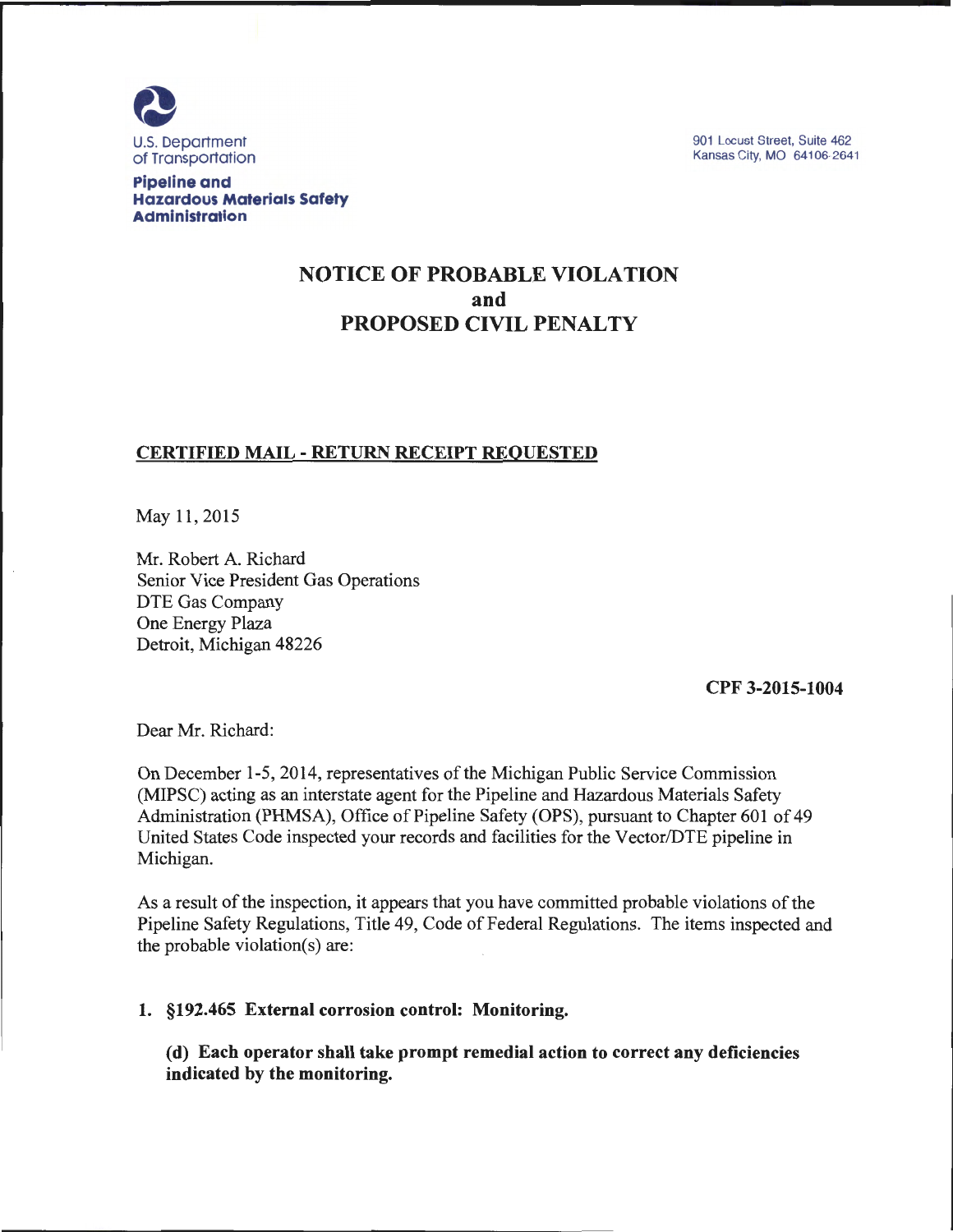DTE did not take prompt remedial actions when the wires for Test Point 109 and 109.5 at a foreign line crossing were found broken on November 24, 2010. Review of the cathodic protection records found that no remedial action was documented for 2011 or 2012. On October 25, 2013, the annual test point readings showed that they were repaired.

#### 2. §192.709 Transmission lines: Record keeping.

### (c) A record of each patrol, survey, inspection, and test required by subparts Land M of this part must be retained for at least 5 years or until the next patrol, survey, inspection, or test is completed, whichever is longer.

DTE did not provide any inspection records for 2010, 2011, and 2012 for the Operator/Monitor regulators located at the Belle River Station. DTE's 2010 annual report shows that they were the operators of the line in 2010. DTE personnel indicated that the inspections were probably done, but they had no records of the inspections.

Additionally, while reviewing the mainline valve inspection reports, it was noted that DTE personnel did not document that Valve F5 was operated in 2010 and F11 was operated in 2012.

#### 3. §192.921 How is the baseline assessment to be conducted?

(a) Assessment methods. An operator must assess the integrity of the line pipe in each covered segment by applying one or more of the following methods depending on the threats to which the covered segment is susceptible. An operator must select the method or methods best suited to address the threats identified to the covered segment (See §192.917).

(1) Internal inspection tool or tools capable of detecting corrosion, and any other threats to which the covered segment is susceptible. An operator must follow ASME/ANSI B31.8S (incorporated by reference, see §192.7), section 6.2 in selecting the appropriate internal inspection tools for the covered segment.

DTE did not follow ASME/ANSI B.318S Section 6.2.5(b)(5) which indicates that *''flow rate of the gas will influence the speed of the* ILl *tool inspection.* If *speeds are outside of the normal ranges, resolution can be compromised. Total time of inspection is dictated by inspection speed, but is limited by the total capacity of batteries and data storage available on the tool. High temperatures can affect tool operation quality and should be considered. "* On the Milford to Belle River Loop (F) in-line inspection tool (ILl) run, DTE's ILI speed exceeded the recommended specifications for that tool.

The 2013 ROSEN Tool report indicated that the maximum tool velocity was 14.40 feet per second with an average of 10.07 feet per second. The design parameters of the tool was set at 0.33 to 9.84 feet per second. The ROSEN report also states that in areas where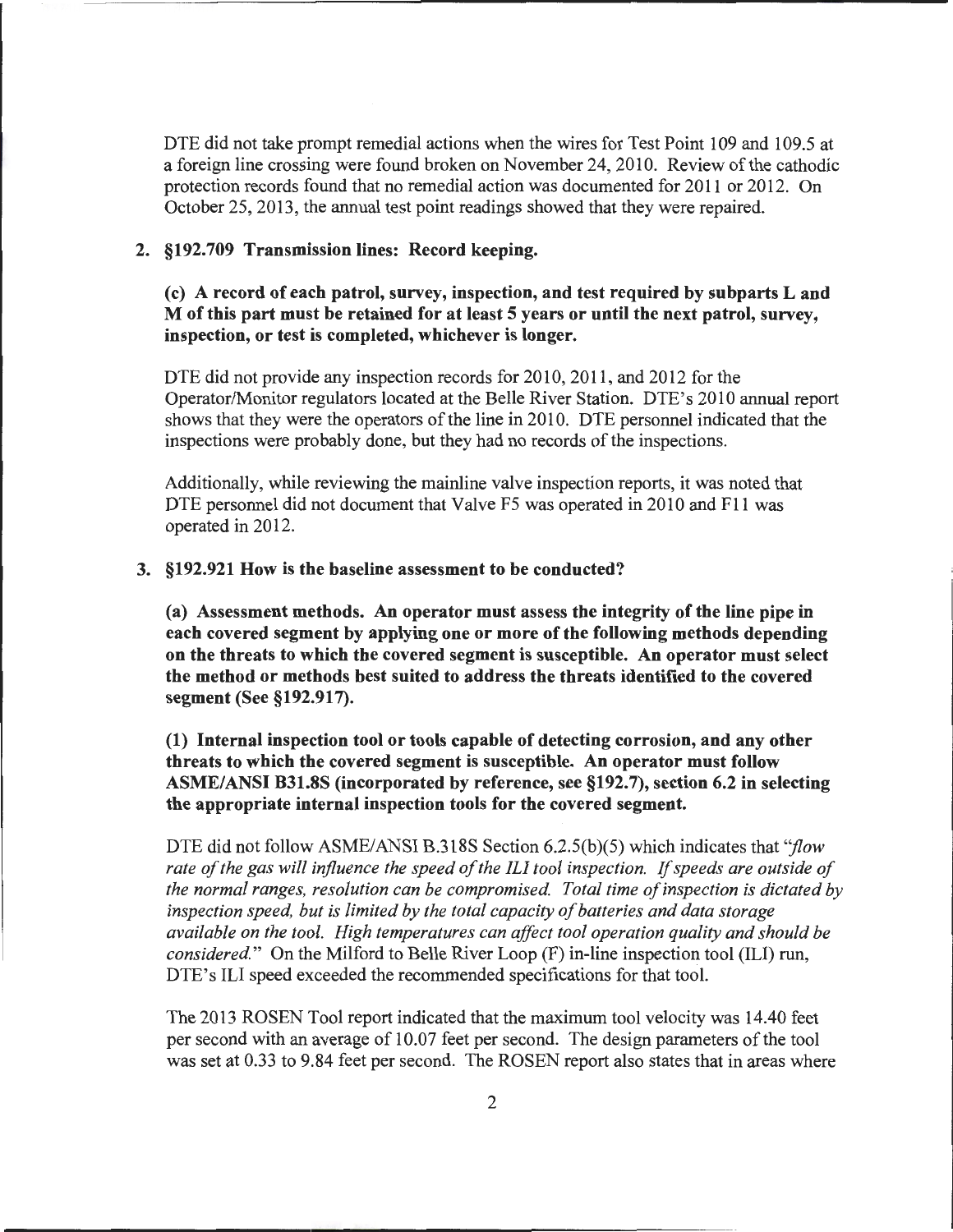the velocity is out of range, the ROSEN standard accuracy might not be achieved. Subsequent verification digs found that the tool over-called the anomaly depths and ROSEN is now reevaluating the data.

#### Proposed Civil Penalty

Under 49 United States Code, §60122, you are subject to a civil penalty not to exceed \$200,000 per violation per day the violation persists up to a maximum of \$2,000,000 for a related series of violations. For violations occurring prior to January 4, 2012, the maximum penalty may not exceed \$100,000 per violation per day, with a maximum penalty not to exceed \$1,000,000 for a related series of violations. The Compliance Officer has reviewed the circumstances and supporting documentation involved in the above probable violation(s) and has recommended that you be preliminarily assessed a civil penalty of \$31 ,800 as follows:

| Item number | PENALTY  |
|-------------|----------|
|             | \$18,900 |
|             | \$12,900 |

#### Warning Items

With respect to item 3, we have reviewed the circumstances and supporting documents involved in this case and have decided not to conduct additional enforcement action or penalty assessment proceedings at this time. We advise you to promptly correct this item. Failure to do so may result in additional enforcement action.

#### Response to this Notice

Enclosed as part of this Notice is a document entitled *Response Options for Pipeline Operators in Compliance Proceedings.* Please refer to this document and note the response options. All material you submit in response to this enforcement action may be made publicly available. If you believe that any portion of your responsive material qualifies for confidential treatment under 5 U.S.C. 552(b), along with the complete original document you must provide a second copy of the document with the portions you believe qualify for confidential treatment redacted and an explanation of why you believe the redacted information qualifies for confidential treatment under 5 U.S.C. 552(b). If you do not respond within thirty (30) days of receipt of this Notice, this constitutes a waiver of your right to contest the allegations in this Notice and authorizes the Associate Administrator for Pipeline Safety to find facts as alleged in this Notice without further notice to you and to issue a Final Order.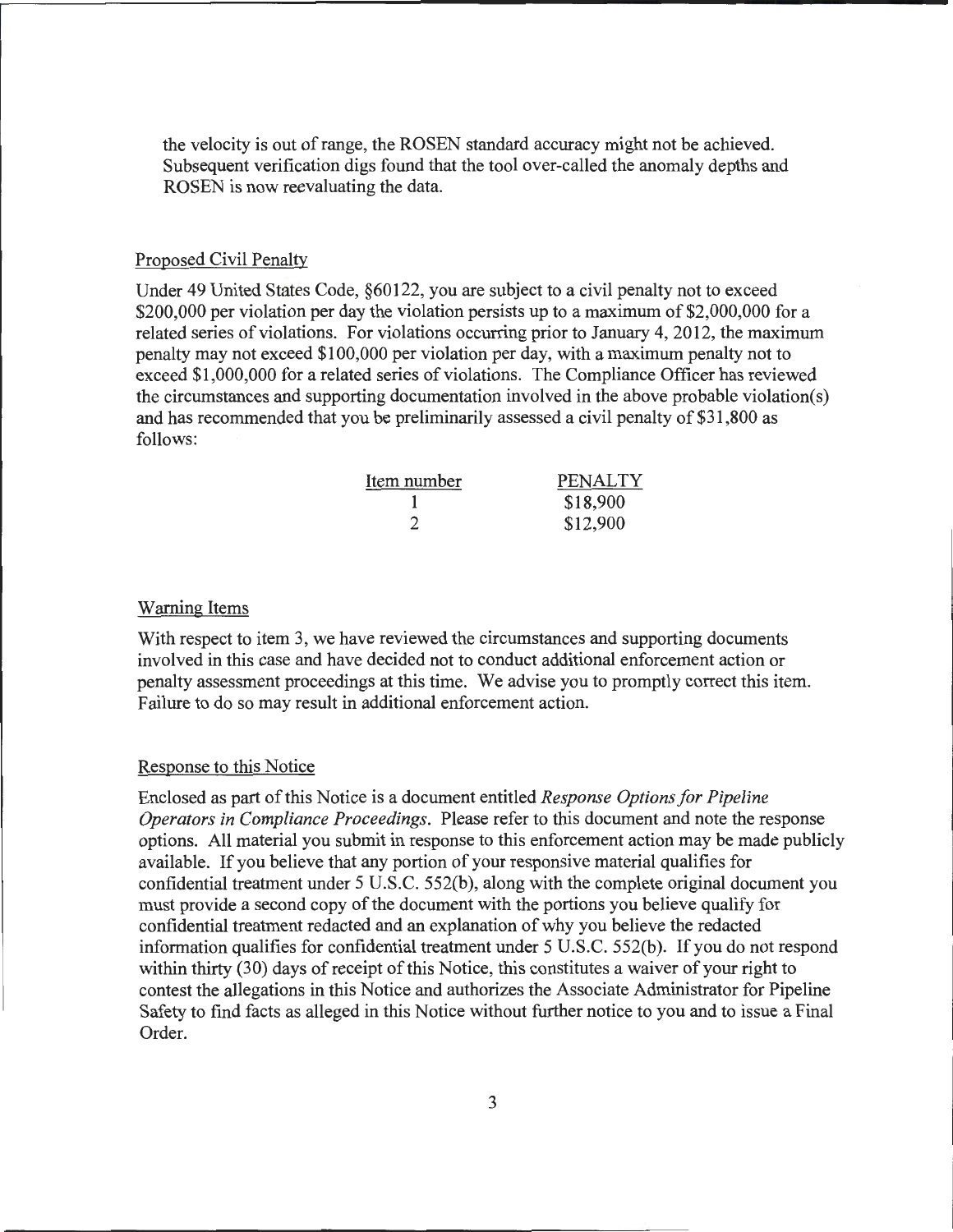In your correspondence on this matter, please refer to **CPF 3-2015-1004** and for each document you submit, please provide a copy in electronic format whenever possible.

Sincerely,

alla C Serban

Allan C. Beshore Director, Central Region, OPS Pipeline and Hazardous Materials Safety Administration

Enclosures: *Response Options for Pipeline Operators in Compliance Proceedings*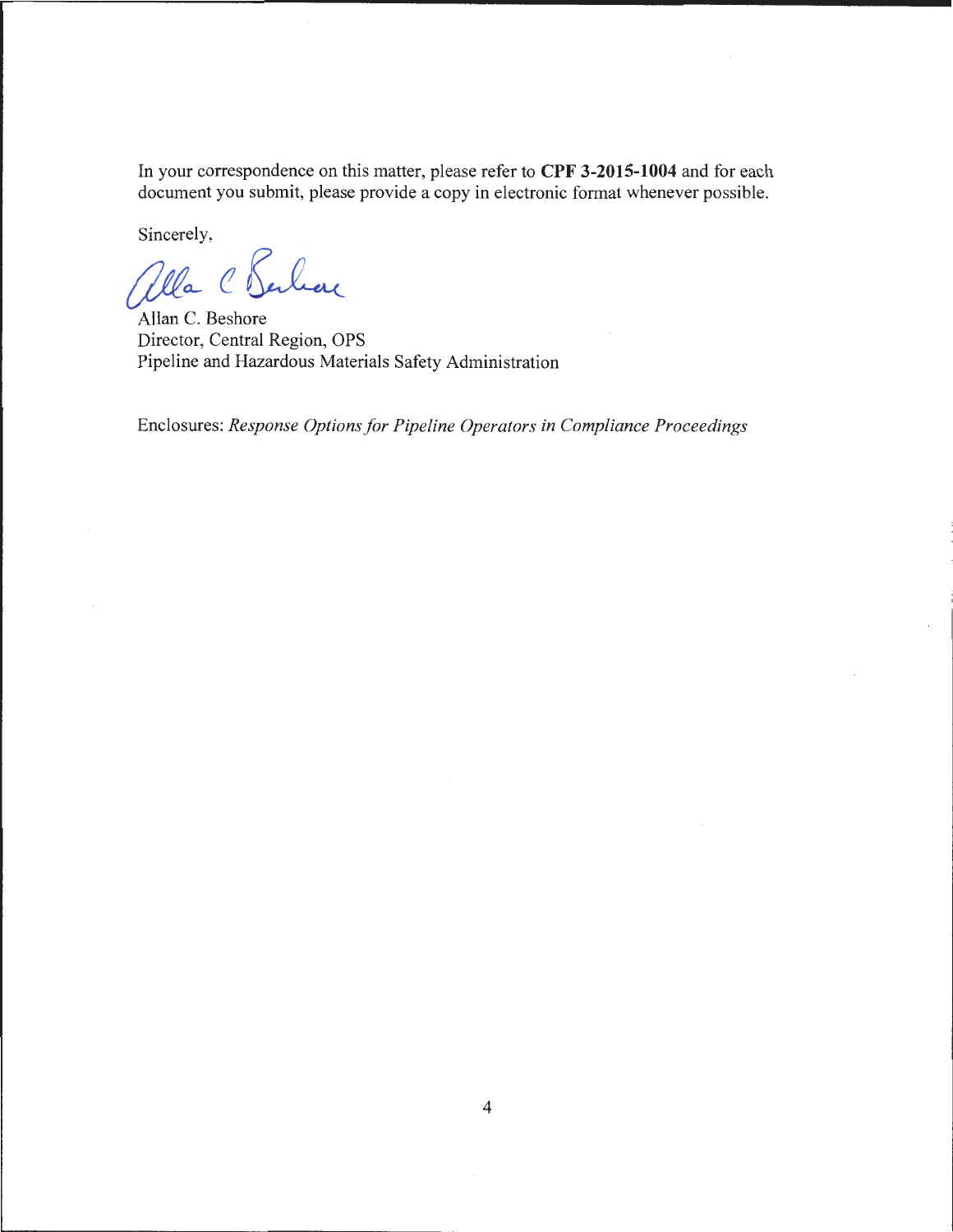# **Response Options for Pipeline Operators in Enforcement Proceedings**

The provisions of 49 C.F.R. Part 190, Subpart B (§§ 190.201-190.243) govern response options to enforcement actions initiated by a Regional Director, Pipeline and Hazardous Materials Safety Administration (PHMSA). You are advised to consult Subpart B for further information regarding your rights and responsibilities in such proceedings.

Be advised that all material submitted by a respondent in response to an enforcement action is subject to being made publicly available. If you believe that any portion of your responsive material qualifies for confidential treatment under 5 U.S.C. 552(b), along with the complete original document you must provide a second copy of the document with the portions you believe qualify for confidential treatment redacted and an explanation of why you believe the redacted information qualifies for confidential treatment under 5 U.S.C. 552(b).

# I. **Procedures for Responding to a NOTICE OF PROBABLE VIOLATION:**

Within 30 days of receipt of a Notice of Probable Violation, the respondent shall respond to the Regional Director who issued the Notice in the following way:

# a. When the Notice contains a **PROPOSED CIVIL PENALTY\*** --

- 1. If you are not contesting any violations alleged in the Notice, pay the proposed civil penalty and advise the Regional Director of the payment. This authorizes PHMSA to issue an order making findings of violation and upon confirmation that the payment has been received PHMSA will close the case (subject to any outstanding compliance order). Payment terms are outlined below;
- 2. If you are not contesting any violations alleged in the Notice but wish to submit written explanations, information, or other materials you believe warrant mitigation of the civil penalty, you may submit such materials. This authorizes PHMSA to make findings and to issue a Final Order. PHMSA will consider your submission in deciding whether to reduce or eliminate the penalty amount proposed in the Notice. Under 49 United States Code, § 60122, you are subject to a civil penalty not to exceed \$200,000 per violation per day the violation persists up to a maximum of \$2,000,000 for a related series of violations. For violations occurring prior to January 4, 2012, the maximum civil penalty may not exceed \$100,000 per violation per day, with a maximum penalty not to exceed \$1,000,000 for a related series of violations. Refer to 49 C.F.R. § 190.225 for assessment considerations upon which civil penalties are based;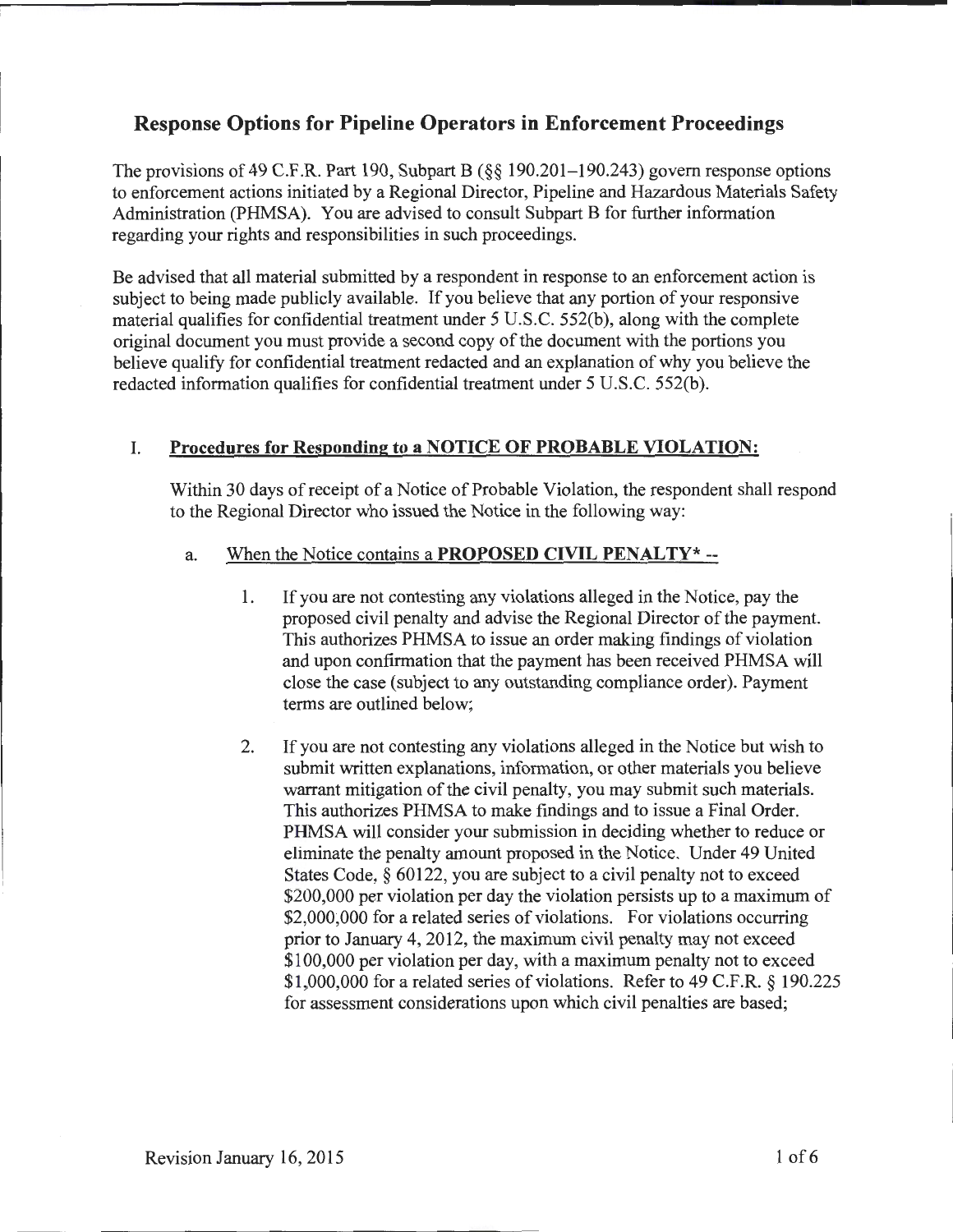- 3. If you are contesting one or more of the items in the Notice but are not requesting an oral hearing, submit a written response to the allegations and/or seek elimination or mitigation of the proposed civil penalty; or
- 4. Request a hearing as described below to contest the allegations and/or proposed assessment of a civil penalty.

### b. When the Notice contains a **PROPOSED COMPLIANCE ORDER\*** --

- 1. If you are not contesting the proposed compliance order and the alleged violations associated with it, notify the Regional Director that you intend to take the actions in the proposed compliance order;
- 2. If you are not contesting the compliance order but wish to submit written explanations, information, or other materials you believe warrant modification of the proposed compliance order in whole or in part, or you seek clarification of the terms of the proposed compliance order, you may submit such materials. This authorizes PHMSA to make findings and issue a compliance order;
- 3. If you are contesting the proposed compliance order but are not requesting an oral hearing, submit written explanations, information, or other materials in answer to the allegations in the Notice and stating your reasons for objecting to the proposed compliance order items in whole or in part; or
- 4. Request a hearing as described below to contest the allegations and/or proposed compliance order items.

#### c. When the Notice contains a **WARNING ITEM** --

No written response is required. The respondent is warned that if it does not take appropriate action to correct these items, enforcement action will be taken if a subsequent inspection reveals a violation.

\* Failure of the respondent to respond to the Notice within 30 days of receipt constitutes a waiver of the right to contest the allegations in the Notice and authorizes the Associate Administrator for Pipeline Safety to find facts as alleged in the Notice without further notice to the respondent and to issue a Final Order.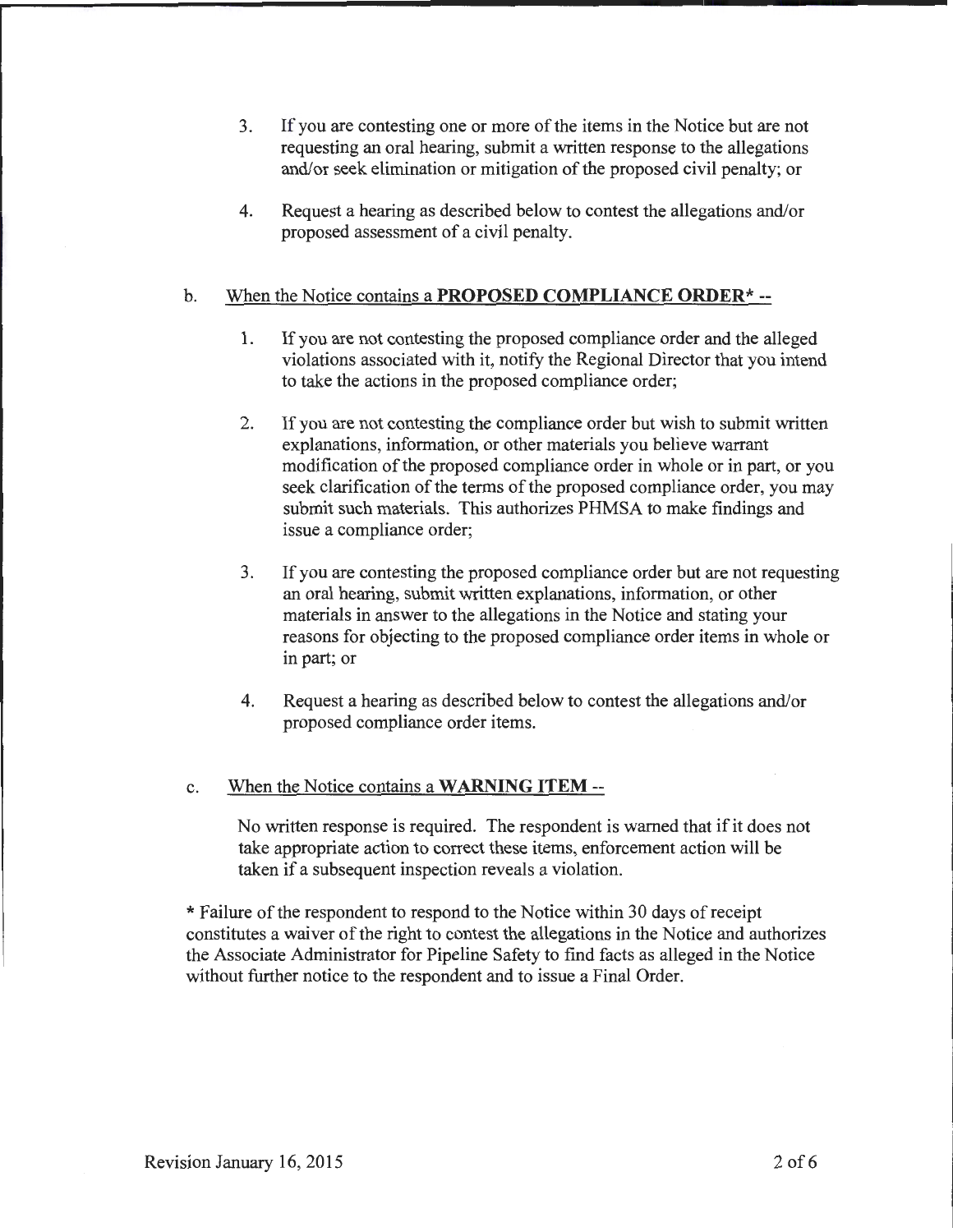## II. **Procedures for Responding to a NOTICE OF AMENDMENT\*--**

Within 30 days of receipt of a Notice of Amendment, the respondent shall respond to the Regional Director who issued the Notice in the following way:

- a. If you are not contesting the Notice, notify the Regional Director of your plans to address the inadequacies identified in the Notice and/or submit copies of your amended procedures;
- b. If you are not contesting the Notice but wish to submit written explanations, information, or other materials you believe warrant modification of the Notice of Amendment in whole or in part, or you seek clarification of the terms of the Notice of Amendment, you may submit such materials. This authorizes PHMSA to make findings and issue an Order Directing Amendment;
- c. If you are contesting the Notice of Amendment but are not requesting an oral hearing, submit written explanations, information, or other materials in answer to the allegations in the Notice and stating your reasons for objecting to the Notice of Amendment items in whole or in part; or
- d. Request a hearing as described below to contest the allegations in the Notice.

\*Failure of the respondent to respond to the Notice within 30 days of receipt constitutes a waiver of the right to contest the allegations in the Notice and authorizes the Associate Administrator for Pipeline Safety to find facts as alleged in the Notice without further notice to the respondent and to issue a Final Order.

### III. **Procedure for Requesting a Hearing**

A request for a hearing must be in writing and accompanied by a statement of the issues that the respondent intends to raise at the hearing. The issues may relate to the regulatory requirement or factual basis for the allegations, to the proposed compliance order, or to the proposed civil penalty amount. Refer to 49 C.F.R. § 190.225 for assessment considerations upon which civil penalties are based. A respondent's failure to specify an issue may result in waiver of the right to raise that issue at the hearing. The respondent's request must also indicate whether or not respondent will be represented by counsel at the hearing. Failure to request a hearing in writing within 30 days of receipt of a Notice waives the right to a hearing. In addition, if the amount of the proposed civil penalty or the proposed corrective action is less than \$25,000, the hearing will be held by telephone, unless the respondent submits a written request for an in-person hearing. Complete hearing procedures can be found at 49 C.F.R. § 190.211.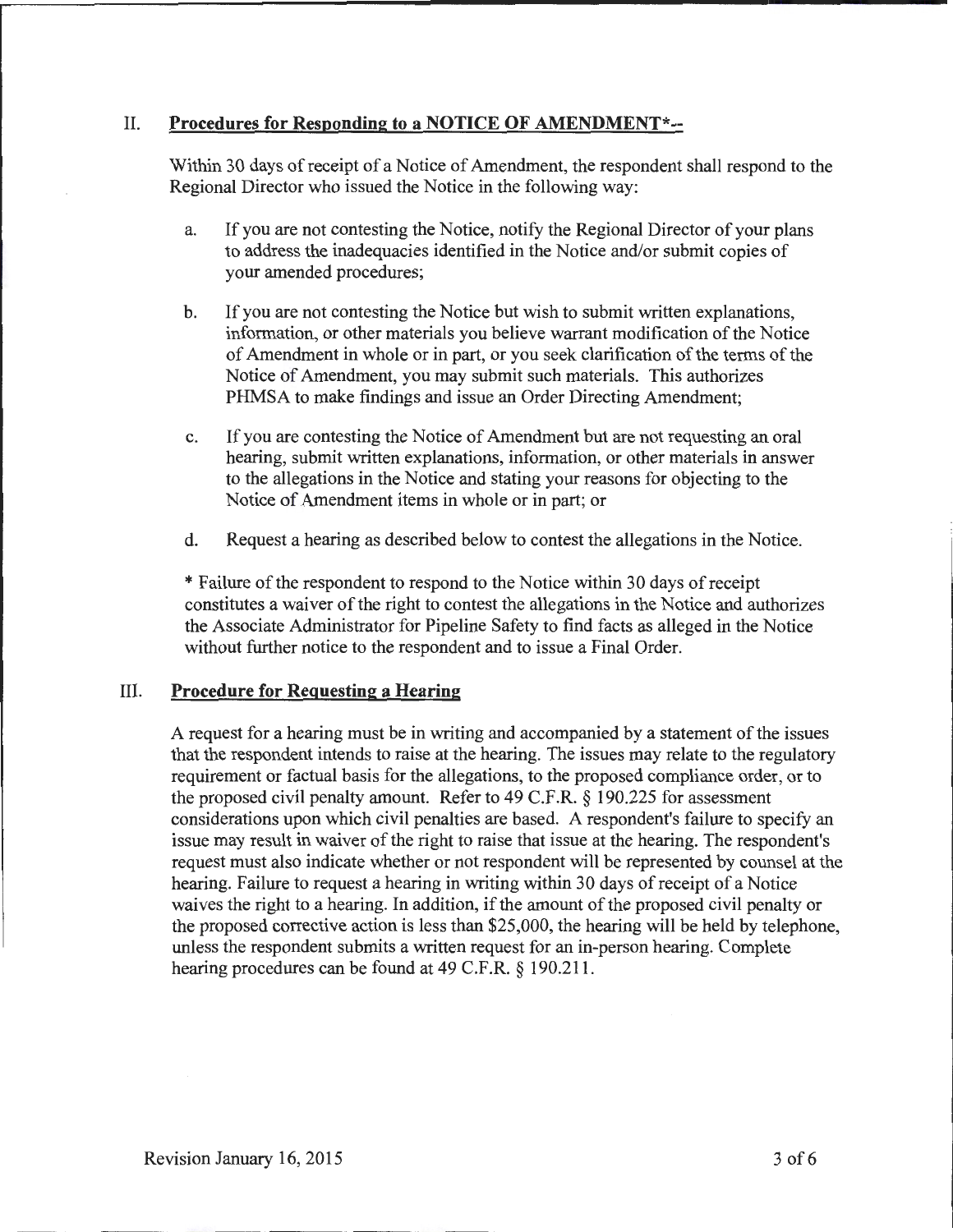### IV. Extensions of Time

An extension of time to prepare an appropriate response to a Notice may be granted, at the agency's discretion, following submittal of a written request to the Regional Director. The request must indicate the amount of time needed and the reasons for the extension. The request must be submitted within 30 days of receipt of the Notice.

## V. Case File

Case file documents are available to the respondent of enforcement proceedings per 49 C.F.R. § 190.209. Documents in the case file are provided upon request, if prepared.

### VI. Freedom of Information Act

Any material provided to PHMSA by the respondent, and materials prepared by PHMSA including the Notice and any order issued in this case, may be considered public information and subject to disclosure under the Freedom of Information Act (FOIA). If you believe the information you are providing is security sensitive, privileged, confidential or may cause your company competitive disadvantages, please clearly identify the material and provide justification why you believe the documents, or portions of a document, qualify for confidential treatment under 5 U.S.C. 552(b ). If we receive a request for your material, we will notify you if PHMSA, after reviewing the materials and your provided justification, determines that withholding the materials does not meet any exemption provided under the FOIA. You may appeal the agency's decision to release material under the FOIA at that time. Your appeal will stay the release of those materials until a final decision is made.

# VII. The Rights of Small Extities to Enforcement Fairness and Policy Against Retaliation

The Department of Transportation has a policy regarding the rights of small entities to regulatory enforcement fairness and an explicit policy against retaliation for exercising these rights. Our objective is to ensure a fair regulatory enforcement environment. If you feel you have been treated unfairly or unprofessionally, you may contact the PHMSA Office of Chief Counsel. You also have the right to contact the Small Business Administration's National Ombudsman at 1-888-REGFAIR or www.sba.gov/ombudsman regarding the fairness of the compliance and enforcement activities of this agency.

The Department of Transportation strictly forbids retaliatory acts by its employees. As such, you should feel confident that you will not be penalized for expressing your concerns about compliance and enforcement activities.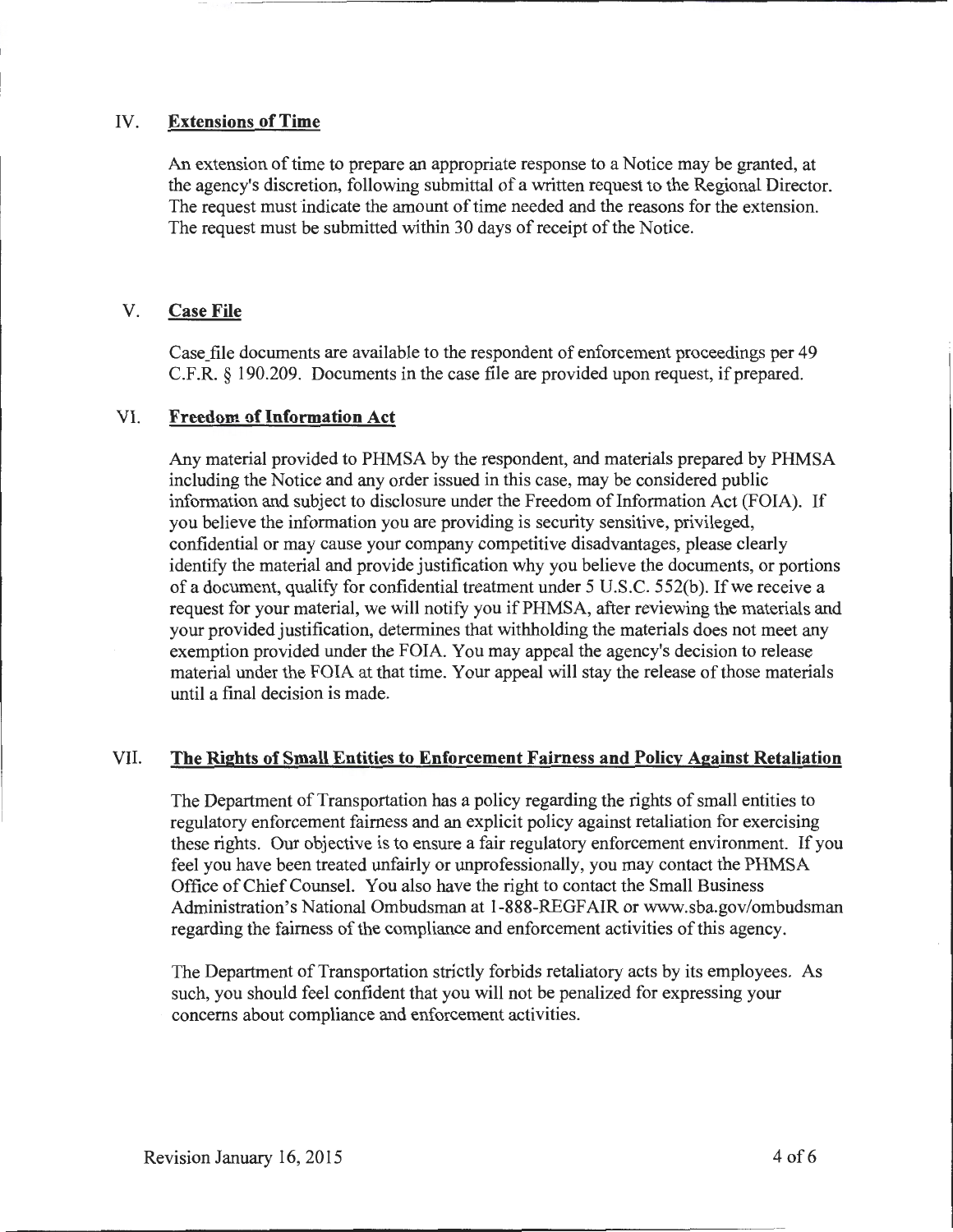#### VIII. Small Business Regulatory Enforcement Fairness Act Information

The Small Business and Agricultural Regulatory Enforcement Ombudsman and 10 Regional Fairness Boards were established to receive comments from small businesses about federal agency enforcement actions. The Ombudsman will annually evaluate the enforcement activities and rate each agency's responsiveness to small business. If you wish to comment on the enforcement actions of the Pipeline and Hazardous Materials Safety Administration, call 1-888-REG-FAIR (1-888-734-3247) or go to http://www.sba.gov/ombudsman/dsp\_faq.html.

#### IX. Payment Instructions

#### *Civil Penalty Payments of Less Than \$10,000*

Payment of a civil penalty of less than \$10,000 proposed or assessed, under Subpart B of Part 190 of the Pipeline Safety Regulations can be made by certified check, money order or wire transfer. Payment by certified check or money order (containing the CPF Number for this case) should be made payable to the "Department of Transportation" and should be sent to:

Federal Aviation Administration Mike Monroney Aeronautical Center Financial Operations Division (AMK-325) P.O. Box 269039 Oklahoma City, OK 73125-4915

Wire transfer payments of less than \$10,000 may be made through the Federal Reserve Communications System (Fedwire) to the account of the U.S. Treasury. Detailed instructions are provided below. Questions concerning wire transfer should be directed to the Financial Operations Division at ( 405) 954-8845; or at the above address.

#### *Civil Penalty Payments of \$10,000 or more*

Payment of a civil penalty of \$10,000 or more proposed or assessed under Subpart B of Part 190 of the Pipeline Safety Regulations must be made wire transfer (49 C.F.R. § 89.21 (b)(3)), through the Federal Reserve Communications System (Fedwire) to the account of the U.S. Treasury. Detailed instructions are provided below. Questions concerning wire transfers should be directed to the Financial Operations Division at ( 405) 954-8845, or at the above address.